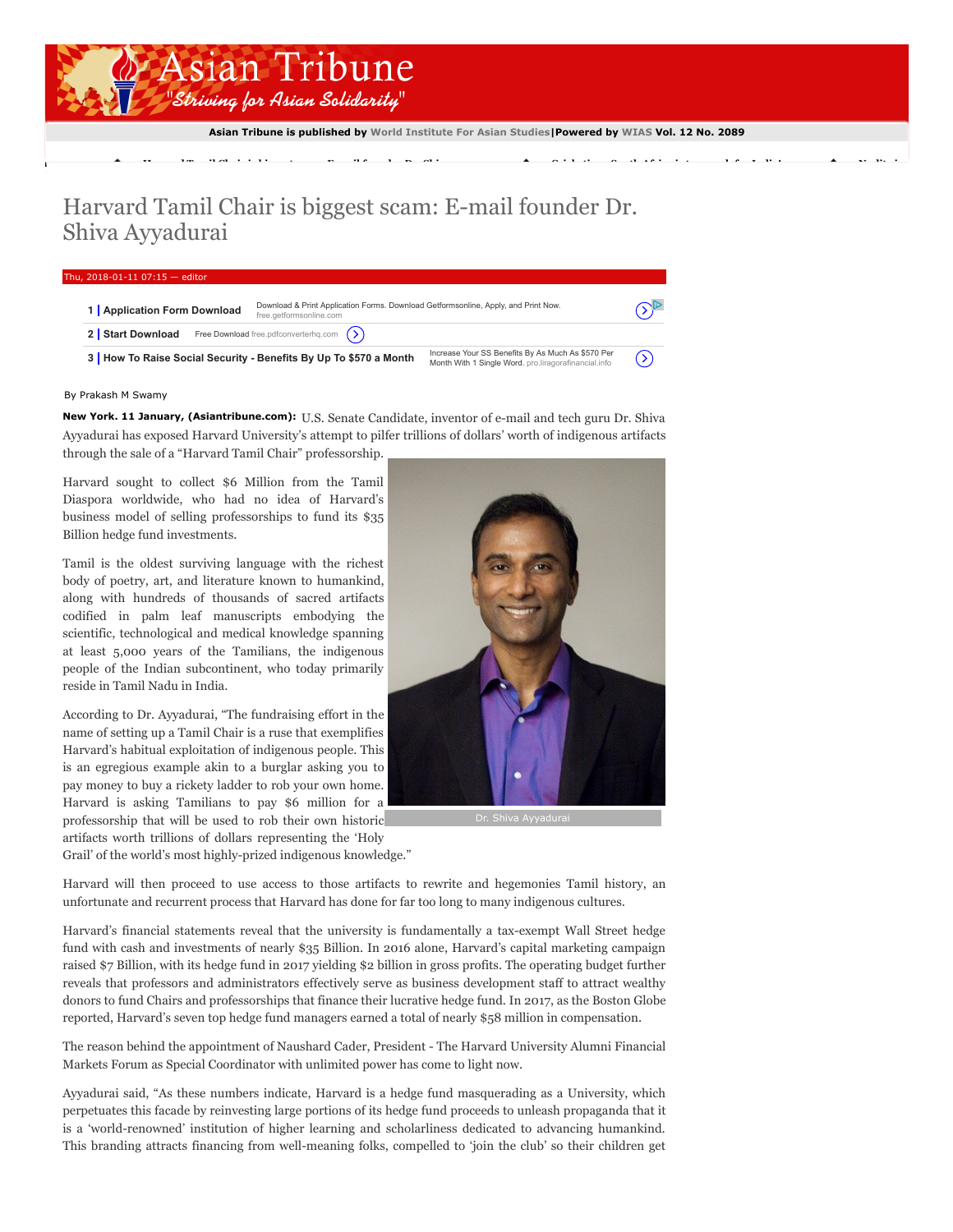preferential treatment when applying to Harvard and access to Harvard's insider network. This dynamic is rarely discussed in the mainstream media."

Nearly one-third of the students admitted to Harvard are beneficiaries of a well-documented legacy and preferential admission system that is not merit-based but on "who you know" or who donated money.

Dr. Ayyadurai's leadership in opposing the "Harvard Tamil Chair" has led to significant discussions on social media. Questions are being raised about why Harvard exists. Does Harvard exist as a center of research and learning? Or, does Harvard exist to enrich itself through its hedge fund activities? Given the historic value of Tamil, why didn't Harvard fund Tamil studies with its own \$6 million, particularly given that the amount would be a paltry sum (which would be less than one-tenth of one-percent of the \$7 billion Harvard raised from its recent 2016 capital campaign)?

Dr. Vijay Janakiraman, the co-founder of the Harvard Tamil Chair effort to raise the \$6 million, claimed he was unaware of Harvard's business practices until his recent phone conversation with Dr. Ayyadurai, who shared with him that Harvard is not only a hedge fund but also an institution that thrives on racism, corruption and exploitation of indigenous people. Dr. Janakiraman admitted he had naively believed that by donating money to Harvard, he was helping in the preservation and dissemination of the Tamil language.

Harvard has a track record of destroying indigenous peoples' heritage and culture by seizing control of their property, intellectual and otherwise. In 2011, an exposé revealed that Harvard used its hedge fund cash to take over land in Africa leading to forcible displacement of indigenous farmers. The Harvard Tamil Chair would have offered a gateway for Harvard to exercise control over the rare and ancient palm leaf manuscripts — the intellectual property of the indigenous people of Tamil Nadu.

Harvard's abusive treatment of Dr. Subramanian Swamy further exemplifies how they treat an indigenous Tamil scholar, who was dismissed for challenging Harvard's party line. In contrast, Harvard uses its hedge fund profits to hire and retain Elizabeth Warren, who has never challenged Harvard's exploitative practices. In fact, it paid her an exorbitant sum of \$350,000 per year for teaching just one course.

The Harvard Office of the President was complicit with Warren, who shoplifted Native American identity in order to not just advance her career but also to benefit Harvard from Federal grants by misleading the government that they had a Native American on their staff. Warren went on to increase her net worth to over \$10 million while the average net worth of African-Americans, segregated in Warren's and Harvard's own backyard in Cambridge and Boston, spiraled downward, as reported by the Federal Reserve Bank of Boston, to a meager and unbelievable \$8 million.

Dr. Ayyadurai's timely involvement, fortunately, has been a relief to Tamilians worldwide, who are pleased that Dr. Janakiraman, after listening to Dr. Ayyadurai, decided to stop funding Harvard. Dr. Janakiraman told Dr. Ayyadurai, "You are the expert. Tell me what to do and provide me guidance."

Dr. Ayyadurai's plan involves galvanizing the Tamil population globally to build the first online Tamil University at TamilNadu.com, a media property Dr. Ayyadurai has owned since 1993 and will donate to the cause. The finest Tamil software engineers worldwide are volunteering to build a 21st century digital platform that will deliver the Tamil language to all who seek to learn it, across various skill levels. This approach will be far different than "Harvard Tamil Chair" that would have provided, at best, a rudimentary pre-kindergarten knowledge in Tamil language.

The online video of Jonathan Ripley of Harvard University purportedly teaching Tamil language is evidence of this. The vocabulary in his lessons is limited to a few words — yes, no, this, that, what, hand, leg, tooth, stone, bag, and milk — which is nothing more than baby-talk. The TamilNadu.Com platform will further provide universal access to the ancient manuscripts to advance all humanity, in contrast to enabling Harvard's predatory practices.

There is also growing evidence that people behind the Harvard effort appear to be Hebrew language chauvinists in academia and their allies who seek to deliberately cover up the preeminence of the Tamil language by ensuring that they control the historical narrative of Tamil and reduce it to some "goo goo ga ga" language. A comparison of the Hebrew script with the Tamil Brahmi script will confirm that Hebrew script is based on the older Brahmi script, an uncomfortable fact for the Hebrew chauvinists who suppress this fact. Dr. Ayyadurai stated -

"Harvard is a predatory institution that leeches of taxpayers and needs to be busted up and returned to the public to serve as a community college, as it was originally intended. Their teaching model is medieval and dead, relying on egomaniacal professors who think they know better than the rest of us. The Department of Justice must investigate the racial and religious composition of Harvard's faculty to determine if any single group is overrepresented due to its chauvinist hiring practices.

The Pro-LTTE and anti-Brahmin Tamil outfit in the US- Federation of Tamil Sangams of North America (FeTNA) and Tamil Nadu Foundation that raises funds for several projects in Tamil Nadu have been on the